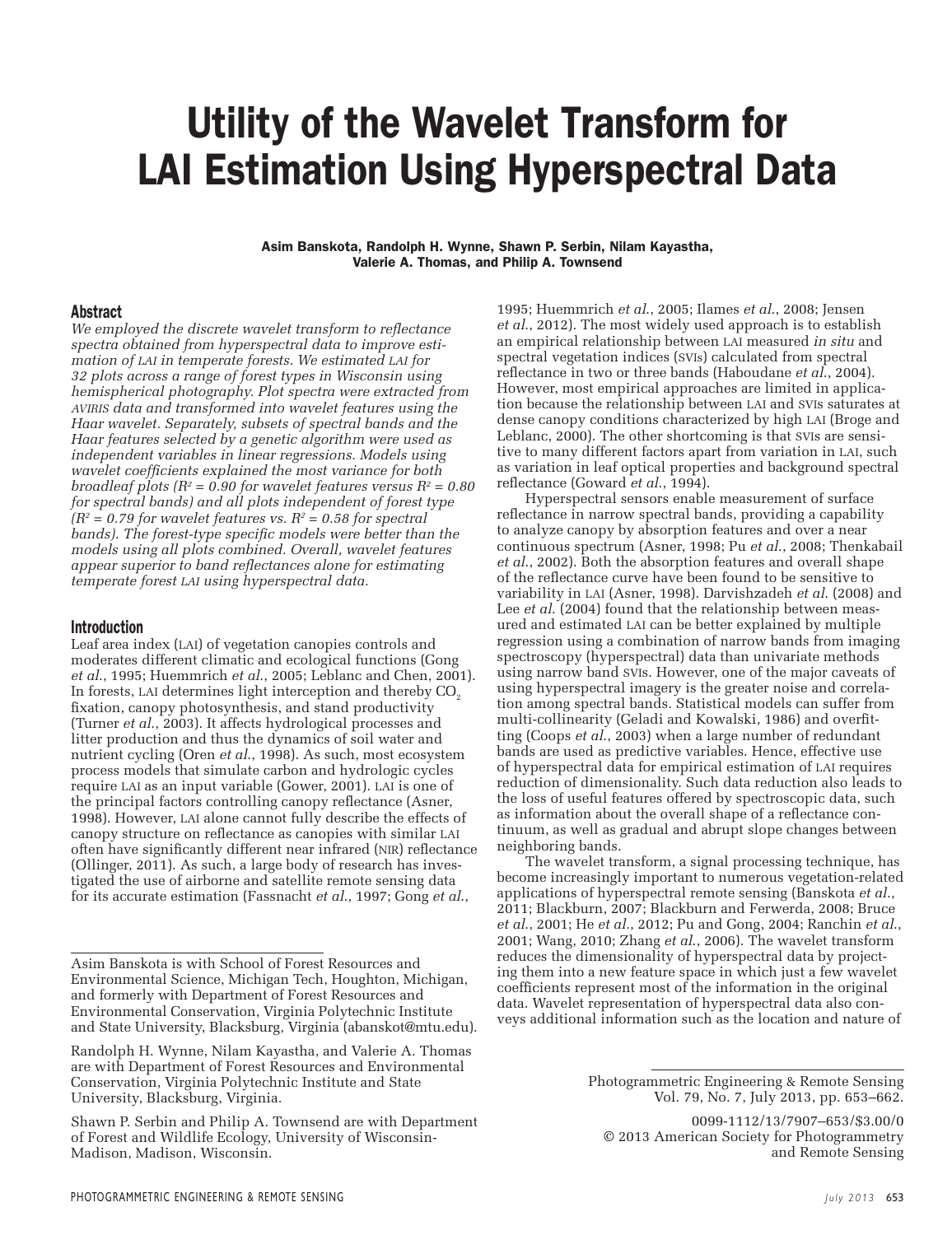high frequency features (narrow absorption features, red-edge inflection point, and noisy bands), and the magnitude and shape of the reflectance continuum at different scales and positions (Banskota *et al*., 2011).

Pu and Gong (2004) compared wavelet "energy features" (Bruce *et al*., 2001; Zhang *et al*., 2006) from Hyperion hyperspectral imagery to the original spectral bands and principal components to estimate LAI. Although the energy features approximate the partitioning of the energy across multiple scales, the features do not provide any measure of the energy distribution at specific wavelength positions. For vegetation applications in particular, the latter is more critical because the coefficients related to specific wavelength regions of hyperspectral data resolved at different scales might be more useful than coefficients related to other regions and scales. Banskota *et al*. (2011) found energy features performed poorly compared to both spectral bands and wavelet coefficients for pine species discrimination. Similar to species discrimination, narrow band reflectance at some specific wavelength regions (such as red-edge and NIR water absorption regions) have been found to be greatly sensitive to variation in LAI (Asner, 1998). As such, this study focuses on the selection of the appropriate coefficients to better utilize the wavelet transform for estimating LAI. Our principal objective was to determine whether empirical estimation of LAI using hyperspectral data can be improved by using Haar wavelet coefficients rather than the original spectral bands as the independent variables. Additionally, we wished to identify the wavelet coefficients that provide the best LAI estimates in diverse temperate forest types.

## Background on Wavelet Transforms

A wavelet transform enables signal (data) analysis at different scales or resolutions by creating a series of shifted and scaled versions of the mother wavelet function (Banskota *et al*., 2011; Hsu, 2007). The term "mother" implies that a set of basis functions  $\{\Psi_{ab}(\lambda)\}\)$  can be generated from one main function, or the mother wavelet  $\Psi(\bar{\lambda})$  by the following equation (Bruce *et al*., 2001):

$$
\psi_{a,b}(\lambda) = \frac{1}{\sqrt{a}} \psi\left(\frac{\lambda - b}{a}\right). \tag{1}
$$

where *a* is the scaling factor of a particular basis function, and *b* is the translation variable along the function's range. In this study, we employ the Haar wavelet transform (DWT), which separates a discrete signal **f** of length *n* into two subsignals, each with length *n/*2*,* one being a running average and the other a running difference (Walker, 1999). We refer to the running average, or trend, as the approximation vector, a. For each  $m = 1, 2, 3, \ldots, n/2$ , the approximation coefficient is calculated as:

$$
a_m = \frac{f_{2m-1} + f_{2m}}{\sqrt{2}}.
$$
 (2)

We refer to the running difference, or fluctuation, as the detail vector, **d**. Each of the detail coefficients is calculated as:

$$
d_m = \frac{f_{2m-1} - f_{2m}}{\sqrt{2}}.
$$
 (3)

The sub-signals of the original signal define the first level of the Haar transform, usually referred to as 1-level. As such, the approximation coefficients and detail coefficients from the first level can be referred to as  $a_1$  and  $d_1$ , respectively. Computation of approximation and detail coefficients for subsequent levels is achieved by recursively applying Equations 2 and 3 to the approximation coefficients of the previous level. Since the sub-signals have half the length of the previous signal,  $\mathbf{a}_2$  and  $\mathbf{d}_2$  will have half the length of  $\mathbf{a}_1$ , or *n*/4. The number of times *n* is divisible by two yields the

possible number of decomposition levels. For example, if  $n = 16 = 2<sup>4</sup>$ , four levels of Haar transforms can be computed.

Mallat (1989) developed an efficient way to implement the Haar DWT scheme by representing the wavelet basis as a dyadic filter tree, or set of high-pass and low-pass filters. The highpass and low-pass filters are related (their power sum is equal to one) and called quadrature mirror filters. Thus, the 1-level DWT decomposition of a signal splits it into a low pass version (approximation coefficients) and a high pass version (detail coefficients). The 2-level decomposition is performed on the low pass signal obtained from the first level of decomposition. The final results of a DWT decomposition of a spectrum are sets of wavelet coefficients, with each wavelet coefficient directly related to the amount of energy in the signal at different positions in the spectrum and at different scales.

#### Background to Genetic Algorithms

The genetic algorithm (GA; Holland, 1975) is used to solve optimization problems. In the process of variable selection, the "fitness" of random subsets of potential variables can be assessed similar to Darwin's biological theory of "natural selection" and "survival of the fittest" (Lin and Sarabandi, 1999) in which more genetically fit individuals have a greater chance of selection. Subsets with greater fitness are allowed to survive and undergo exchange of variables. A genetic algorithm is initialized with input parameters and a random population of a subset of variables. Each subset is assessed according to a specified fitness function (e.g., goodness of fit), with subsets performing below the average fit discarded. When the population of variables is shrunk to half its original size, the genetic algorithm cross-breeds the retained subsets of variables to replace the discarded subsets. The population of variables returns to the original size and the process continues again at the fitness evaluation step. The entire process stops once a predefined criterion is met or convergence is reached and best subset of identified variables is returned. Genetic algorithms have been found useful for selecting variables for different remote sensing applications (Kooistra *et al*., 2003; Luo *et al*., 2003; Vaiphasa *et al*., 2007).

# Methods

#### Study Area

The study area comprises a range of coniferous, broadleaf deciduous, and mixed forest types across different ecoregions within the state of Wisconsin (Figure 1). The northern-most forest sites were located within the Northern Lakes and Forest ecoregion and Chequamegon-Nicolet National Forest, near Park Falls, Wisconsin, which is dominated by a mixed-hardwood forest originating from large-scale clear-cut practices of the early twentieth century (Curtis, 1959). The overstory vegetation was comprised mostly of northern hardwoods dominated in the uplands by sugar maple (*Acer saccharum*), basswood (*Tilia americana*), quaking aspen (*Populus tremuloides*), and white ash (*Fraxinus americana*); and in the lowlands by speckled alder (*Alnus incanta*), black ash (*Fraxinus nigra*) and red maple (*Acer rubrum*). The dominant coniferous species are balsam fir (*Abies balsamea*), white pine (*Pinus strobus*), red pine (*Pinus resinosa*), tamarack (*Larix laricina*), and black spruce (*Picea mariana*). The southern sites were located in the Baraboo Hills of the "Driftless" (unglaciated) ecoregion of Wisconsin. Most of the forests in the Baraboo Hills were cleared by the 1870s and have since recovered to forests dominated by red oak (*Quercus rubra*), white oak (*Quercus alba),* green and white ash (*F. pennsylvanica* and *F. americana*), hickories (*Carya* spp.), sugar maple, red maple, and basswood.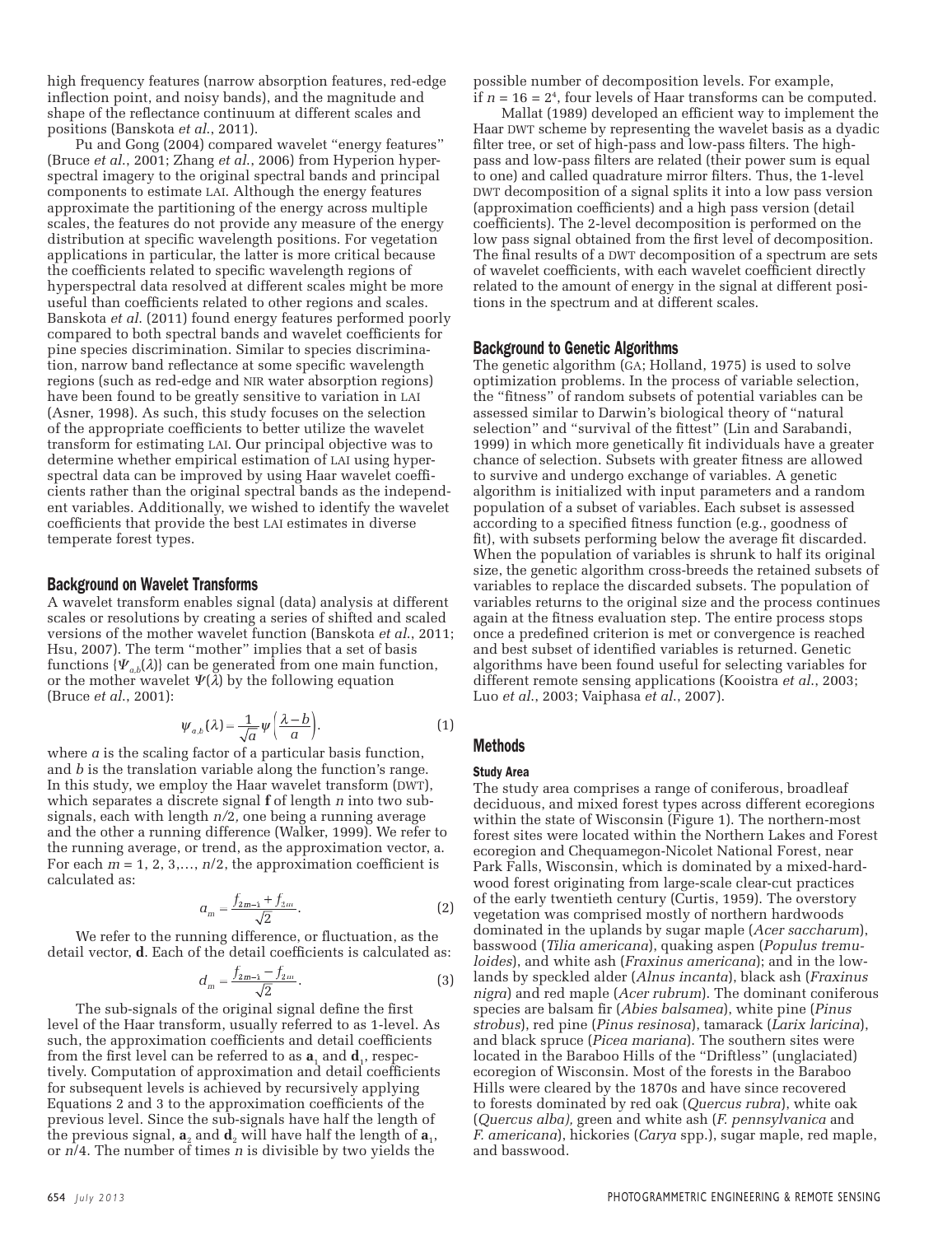

#### LAI Measurement Protocol

Optical measurements of effective LAI (*L<sub>e</sub>*) were estimated from hemispherical photos collected at one meter above the forest floor using a Nikon CoolPix 5000 digital camera, leveled on a tripod with an attached Nikon FC-E8 183° lens (Chen *et al*., 2006; Leblanc *et al*., 2005). *Le* represents the equivalent leaf area of a canopy with a random foliage distribution to produce the same light interception as the true LAI (Fernandes *et al*., 2004) and is derived from the canopy gap fraction at selected zenith angles beneath the canopy following Leblanc and Chen (2001):

$$
LAI = \frac{L_e}{\Omega} (1 - \alpha). \tag{4}
$$

where  $L_{\rho}$  is the effective LAI,  $\Omega$  is the clumping index and  $\alpha$  is the woody-to-total leaf area ratio ( $\alpha = W/Le(1/\Omega)$ ), in which *W* represents the woody-surface-area-index (half the woody area per m2 of ground area). In this study, we calculated LAI from *Le* by correcting the effect of clumping but neglecting the effect of woods and branches in Equation 4 (i.e.,  $\overline{LAI} = \overline{L_e}/\Omega$ ). This form of LAI was employed instead of  $L<sub>e</sub>$  because the clumping correction (especially for conifers) facilitated better relative estimates of LAI among vegetation types.

Hemispherical images were collected at 33 plots  $(60 \text{ m} \times 60 \text{ m})$  characterized by broadleaf (18 plots), coniferous (11 plots), and mixed (4 plots) forest types. All measurements were made during the peak of the summer

growing seasons in 2008 and 2010 during uniformly overcast skies or during dusk or dawn when the sun was hidden by the horizon. The measurements for majority of the broadleaf plot estimates were collected in 2008 (82 percent). We did not find any large differences in LAI for similar forest types collected in 2008 and 2010. None of our plots experienced any significant disturbances, and we did not expect any significant changes in LAI for these sites over two years.

Images were collected in the JPEG format at the highest resolution ( $2560 \times 1920$  pixels) to maximize the detection of small canopy gaps (Leblanc *et al*., 2005). At each plot, we measured *Le* at nine subplot locations: the plot center, 30 meters from the plot center in each of the four cardinal directions, and the mid-point of each 30 m transect. Images were processed using DHP-TRAC software (Leblanc et al., 2005) to estimate  $L_e$  and  $\Omega$ , using a nine ring configuration but selecting only the first six rings for analysis to minimize the impacts of large zenith angles on the  $L_{\rho}$  retrievals and the calculation of LAI (Chen et al., 2006; Leblanc et al., 2005). Descriptive statistics for plot LAI are given in Table 1.

## AVIRIS Image Processing

Airborne Visible/Infrared Imaging Spectrometer (AVIRIS) data used in this study (Flight ID: f080713t01 and f080714t01) were acquired in July 2008 on NASA's ER-2 aircraft at an altitude of 20 km, yielding a pixel (i.e., spatial) resolution of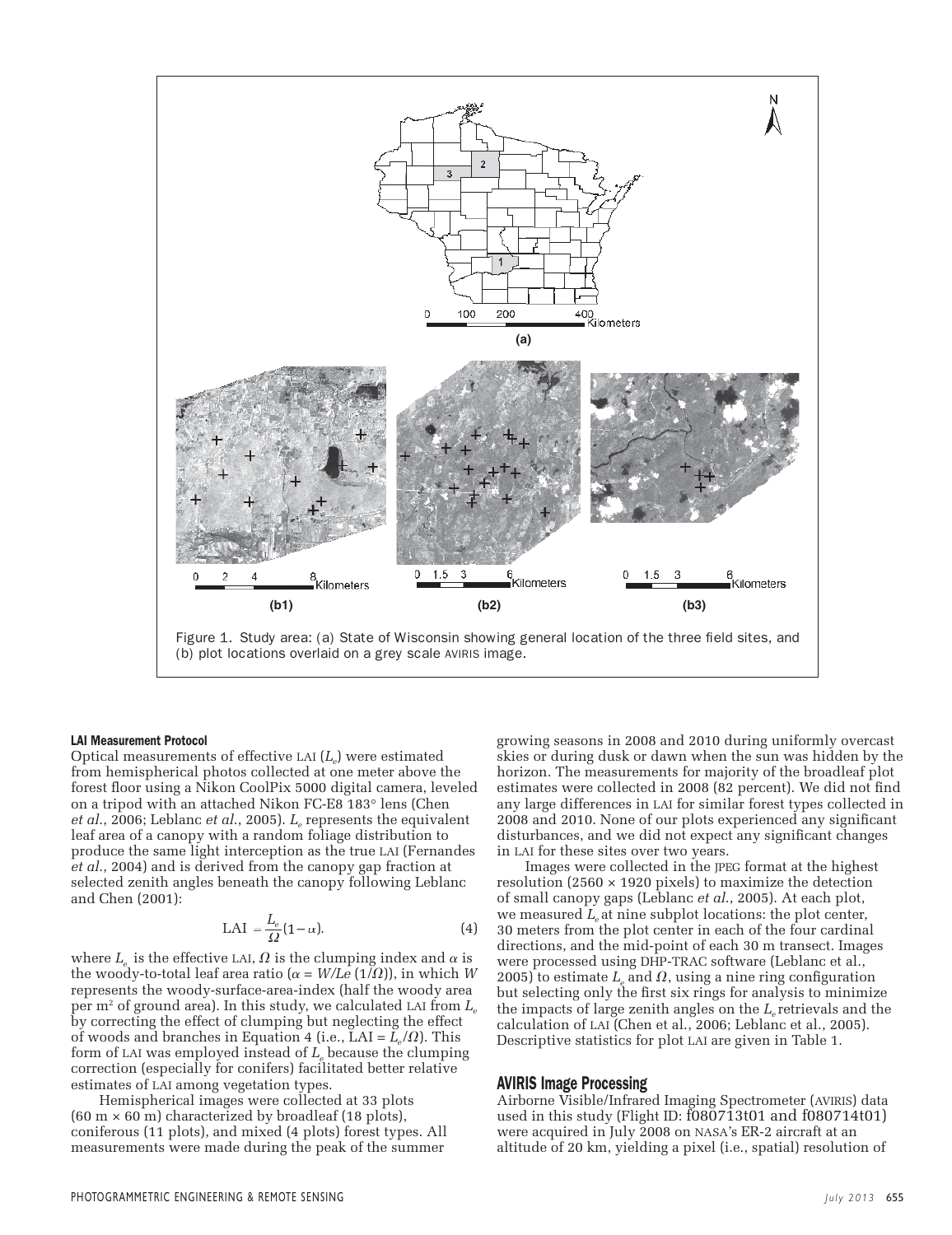TABLE 1. GENERAL DESCRIPTIVE STATISTICS OF LAI ACCORDING TO VEGETATION FUNCTIONAL TYPES

| Plot type        | N  | Mean | Min  | Max  |      |
|------------------|----|------|------|------|------|
| All              | 33 | 4.65 | 2.17 | 6.67 | 0.92 |
| <b>Broadleaf</b> | 18 | 5.00 | 2.99 | 6.67 | 0.80 |
| Coniferous       | 11 | 4.02 | 2.17 | 5.62 | 1.00 |
| Mixed            | 4  | 4.61 | 4.16 | 5.37 | 0.50 |

approximately 17 m (16.8 to 17.0 m). The AVIRIS instrument produces 224 spectral bands (or wavelengths), with an approximate full-width half-maximum of 10 nm for each wavelength over the spectral range of 370 to 2500 nm (Green *et al*., 1998).

AVIRIS image preprocessing involved manual delineation of clouds and cloud-shadows, cross-track illumination correction, and conversion to top-of-canopy (TOC) reflectance using atmospheric correction. Redundant bands between detectors were also removed. Cross-track illumination effects arise from a combination of flight path orientation and relative solar azimuth. We removed this effect by developing band-wise bilinear trend surfaces, ignoring all cloud/shadow-masked pixels, and trend-normalizing the images by subtracting the illumination trend surface and adding the image mean. Atmospheric correction of the cross-track illumination corrected images to TOC reflectance employed the ACORN5b<sup>™</sup> software (Atmospheric CORrection Now; Imspec LLC, USA). Due to the low ratio of signal to noise at both spectral ends (366 nm to 395 nm and 2467 nm to 2497 nm), and in bands around the major water absorption regions (1363 nm to 1403 nm and 1811 nm to 1968 nm) those wavelength regions were dropped, resulting in a final total of 184 bands. The pixel spectra corresponding to the centers of the plot locations were extracted for the final 184 atmospherically corrected AVIRIS channels.

One broadleaf plot of our 33 total was removed from the analysis based on Cook's Distance, which identifies influential observations on the basis of how a linear function changes when a certain observation is deleted (Cook, 1979). The removed plot had the highest LAI (6.67) and unusually low reflectance throughout the near-infrared (NIR) region (maximum reflectance of 42 percent at NIR plateau). Cook's test identified the plot as suspicious (partial  $F$ -statistic = 0.83; Cook's distance  $= 0.97$ ), and the reason for the discrepancy of this one plot was indeterminate, but likely due to either GPS error or disturbance to the plot between the times of data collection and imaging.

#### **Calculation of Discrete Wavelet Coefficients**

The DWT was implemented in Matlab (version 7.4; The Mathworks, Inc.) using a dyadic filter tree as previously discussed. The hyperspectral signal in the spectral domain extracted for each pixel location was passed through a series of low pass and high pass filters related to Haar wavelets. We chose the Haar mother wavelet as it is the simplest of all available wavelets, and recent investigations have illustrated its effectiveness for feature extraction of hyperspectral data (Bruce *et al.*, 2001; Li, 2004; Zhang *et al*., 2006). The decomposition level was chosen such that it was maximized (6 for 184 bands using the Haar wavelet). All the detail wavelet coefficients calculated at each level and approximation coefficients at final level were concatenated to produce a final wavelet dataset.

#### Variable Selection by GA

The genetic algorithm employed the GA toolbox in Matlab (version 7.1; Mathworks, Inc.). The algorithm was run

separately for two datasets (combined plots and only broadleaf plots) to find optimum subsets of features out of two different sets of variables: (a) original spectral bands, and (b) wavelet coefficients. Since the sample size for coniferous (11 plots) and mixed plots (4 plots) were low, we decided to analyze for broadleaf plots only for a single vegetation type analysis. For the fitness function, we used leave-one-out cross-validation (CV-RMSE) between observed LAI and estimated LAI. We used GA to find the optimal subset of variables that minimized the fitness function for different numbers of features (two to six). To avoid multicollinearity, the CV-RMSE was set to one for subsets with highly correlated variables (correlation coefficient greater than 0.8), ensuring that their fitness was minimized. The GA was run five times for each dataset to find the best subsets, with GA parameters (a) population = 100, (b) mutation rate =  $0.5$ , (c) cross over rate =  $0.5$ , and (d) stopping criterion = 100 generations or 25 generations with no improvement in the best fitness value.

#### Statistical Analysis

We used multiple linear regression to predict LAI as a function of the wavelet variables and spectral bands. Two subsets of variables were used as independent variables in both the analysis of all plots and the analysis using exclusively broadleaf plots: (a) wavelet coefficients selected by GA, and (b) spectral bands selected by GA. Selected models were subject to the following constraints: (a) all independent variables were significant at  $\alpha$  = 0.05, and (b) there could not be multicollinearity, i.e., all variance inflation factors (VIFs) had to be less than 10. Consideration was also given to model parsimony, i.e., a model with fewer variables was preferred to one with many variables. To ensure the assumptions of multiple regression analysis were met, the regression residuals for all selected models were tested for normality using the Lilliefors test (Lilliefors, 1969). Leave-one-out cross validation was then used to evaluate the best models. The cross-validation coefficient of determination (CV-R<sup>2</sup>) and cross-validation RMSE (CV-RMSE) were calculated to assess the prediction capabilities of the best models.

The confidence intervals for the regression statistics for best models were calculated using a bootstrap procedure in Matlab (version 7.4; The Mathworks, Inc.). The bootstrap method involves resampling of the original data in order to generate a distribution for the statistic. For each model, the residuals for each observation were calculated as the difference between fitted and original LAI values. Efron and Tibshirani (1993) suggested that basing bootstrap confidence intervals on 2,000 bootstrap replications provides accurate confidence intervals. Hence, a 2,000 bootstrap sample of residuals with replacement were created, and bootstrap samples of LAI were calculated. Finally, the bootstrapped LAI values were regressed on the best subset of variables and the statistics of interest ( $\mathsf{R}^{\scriptscriptstyle{2}}$  and RMSE) for each model were calculated on the bootstrapped subsample.

## Results

#### Wavelet Coefficients and Spectral Bands Selection by GA

The genetic algorithm was initially used to select five best subsets with two to six variables for each dataset (Tables 2 and 3). For wavelets, the model with five coefficients provided the best accuracy (adjusted  $R^2 = 0.75$ , CV- $R^2 = 0.71$ , CV-RMSE = 0.46). The variables were significant at  $\alpha = 0.05$ and the VIF of all variables were below five. A five-band combination provided the best accuracy using spectral data (adjusted  $R^2 = 0.60$ , CV- $R^2 = 0.52$ , CV-RMSE = 0.59). However, there was no significant difference in either CV-RMSE or  $CV-R^2$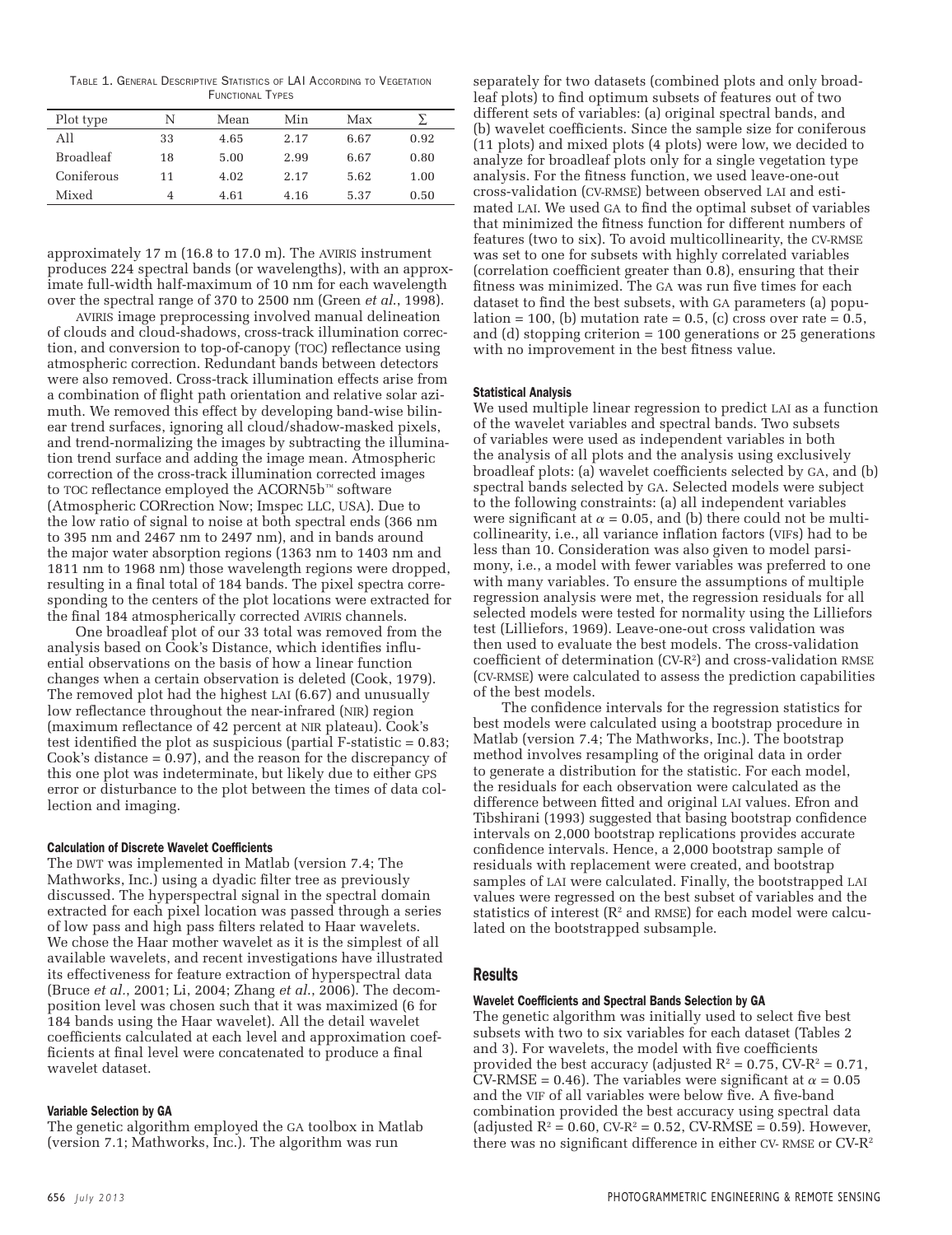| <b>Statistics</b>       | 2 variable | 3 variable | 4 variable | 5 variable | 6 variable |
|-------------------------|------------|------------|------------|------------|------------|
| <b>RMSE</b>             | 0.63       | 0.57       | 0.50       | 0.43       | 0.41       |
| <b>CV-RMSE</b>          | 0.66       | 0.61       | 0.57       | 0.46       | 0.46       |
| $\mathbb{R}^2$          | 0.50       | 0.60       | 0.70       | 0.79       | 0.81       |
| $CV-R2$                 | 0.40       | 0.49       | 0.56       | 0.71       | 0.70       |
| Adjusted $\mathbb{R}^2$ | 0.47       | 0.56       | 0.64       | 0.75       | 0.77       |

TABLE 2. MODEL STATISTICS FOR BEST MODELS WITH DIFFERENT NUMBER OF WAVELET COEFFICIENTS (2 TO 6) SELECTED BY GENETIC ALGORITHM FOR THE COMBINED SET OF PLOTS; CV-RMSE AND CV-R<sup>2</sup> REFER TO THE LEAVE-ONE-OUT CROSS VALIDATION RMSE AND R<sup>2</sup>, RESPECTIVELY

TABLE 3. MODEL STATISTICS FOR BEST MODELS WITH DIFFERENT NUMBER OF SPECTRAL BANDS (2 TO 6) SELECTED BY GENETIC ALGORITHM FOR THE COMBINED SET OF PLOTS; CV-RMSE AND CV-R<sup>2</sup> REFER TO THE LEAVE-ONE-OUT CROSS VALIDATION RMSE AND R<sup>2</sup>, RESPECTIVELY

| <b>Statistics</b>       | 2 variable | 3 variable | 4 variable | 5 variable | 6 variable |
|-------------------------|------------|------------|------------|------------|------------|
| <b>RMSE</b>             | 0.57       | 0.57       | 0.55       | 0.55       | 0.55       |
| <b>CV-RMSE</b>          | 0.60       | 0.60       | 0.59       | 0.59       | 0.62       |
| $R^2$                   | 0.58       | 0.60       | 0.64       | 0.66       | 0.67       |
| $CV-R2$                 | 0.50       | 0.50       | 0.52       | 0.52       | 0.50       |
| Adjusted $\mathbb{R}^2$ | 0.55       | 0.56       | 0.59       | 0.60       | 0.60       |

between the models with five and two variables. Significance testing showed that none of the models with greater than two variables were significant ( $\alpha$  = 0.05). Hence, we chose the two spectral bands (841 and 2437 nm) for the combined set of plots as the best subset (Figure 2). With similar analyses, we chose four wavelet coefficients and four spectral bands (570, 995, 1353, and 2467 nm) as final subsets for just the broadleaf plots. Lilliefors test statistics of the regression residuals for all models with final subset demonstrated the normality of the distribution at  $\alpha = 0.05$ .

The five wavelet coefficients selected for all plots were fine-scale "detail" coefficients corresponding to first and second levels of decomposition (two from 1-level, three from 2-level). Figure 2 shows the plots of 1-level and 2-level DWT detail coefficients for two broadleaf plots  $(LAI = 2.98$  and  $LAI = 5.66$ ) and the location of the selected wavelet coefficients relative to the original spectral bands. The two coefficients selected from 1-level were related to 1120 nm to 1130 nm and 2208 nm to 2228 nm wavelength regions. The three coeffi cients from 2-level were related to 714 nm to 743 nm, 1110 nm to 1139 nm, and 2198 nm to 2238 nm wavelength regions.

The four wavelet coefficients selected for broadleaf plots included three fine-scale detail coefficients from 1-level and 2-level and one coarse scale detail coefficient from 5-level. Two coefficients from 1-level were related to 1120 nm to 1130 nm and 1273 nm to 1293 nm, and one coefficient from 2-level was related to 1263 nm to 1303 nm wavelength regions, respectively. The coarse scale coefficient at 5-level corresponded to the broader wavelength region spanning from 424 nm to 724 nm.

#### Regression Results

The linear regression results (Table 4) indicate that the model derived from wavelets provided the best fit when the regression models were built using observations from all plots, with a cross-validated error of 0.46 m<sup>2</sup>m<sup>-2</sup> of LAI. For broadleaf plots only, the wavelet model (cross-validation error of  $0.31 \text{ m}^2\text{m}^{-2}$ ) provided better estimates of LAI than the spectral model (0.44 m<sup>2</sup>m<sup>-2</sup>). All analyses exhibited relatively tight relationships between observations and predictions (Figure 3), with minimal bias characterized by slight over-prediction of LAI in low-LAI broadleaf forests. The independent tests for all regression residuals did not reject the null hypothesis that the residuals comes from a distribution in the normal family ( $\alpha$  = 0.05).

Results of the estimation of the mean and confidence interval for the bootstrap RMSE and  $\mathbb{R}^2$  are presented in Table 5 and Figure 4. The confidence interval was computed with a 95 percent confidence level. The confidence intervals for both bootstrap RMSE and  $\mathbb{R}^2$  (difference between upper and lower bound) are narrower for the models using wavelets than the models using spectral bands. The results suggest that the wavelet analysis can provide more robust estimates of LAI than spectral reflectance alone.

#### **Discussion**

Spectral vegetation indices (SVIs) have been used extensively to estimate LAI in forests (Broge and Leblanc, 2000; Brown *et al*., 2000).Other studies have reported better performance by models with multiple bands than by univariate models using SVIs (Darvishzadeh *et al*., 2008; Lee *et al*., 2004). Gong *et al.* (1992) demonstrated that the first and second derivatives of reflectance are less sensitive to background effects and more useful for LAI prediction than spectral bands or SVIs. We suggest that Haar DWT coefficients potentially combine the strengths of SVIs, derivatives, and spectral bands for LAI estimation. First level detail coefficients from the Haar <code>DWT</code> are functionally equivalent to first derivatives of the reflectance data (Bruce *et al*., 2002). On the other hand, higher level detail coefficients are similar to some SVIs as they tend to measure the contrast over a broad spectral interval (e.g., between green and red bands, red band and red-edge region, etc.). In addition, these coefficients exhibit reduced correlation and noise compared to spectral bands and hence are more suitable for linear regressions.

Canopy reflectance around the red-edge (704 nm to 724 nm) and within 1275 nm to 1350 nm has been found to be sensitive to changes in LAI (Asner, 1998; Lee *et al*., 2004). In this study, our Haar wavelet approach selected fine scale coefficients near both wavelength regions for broadleaf forests.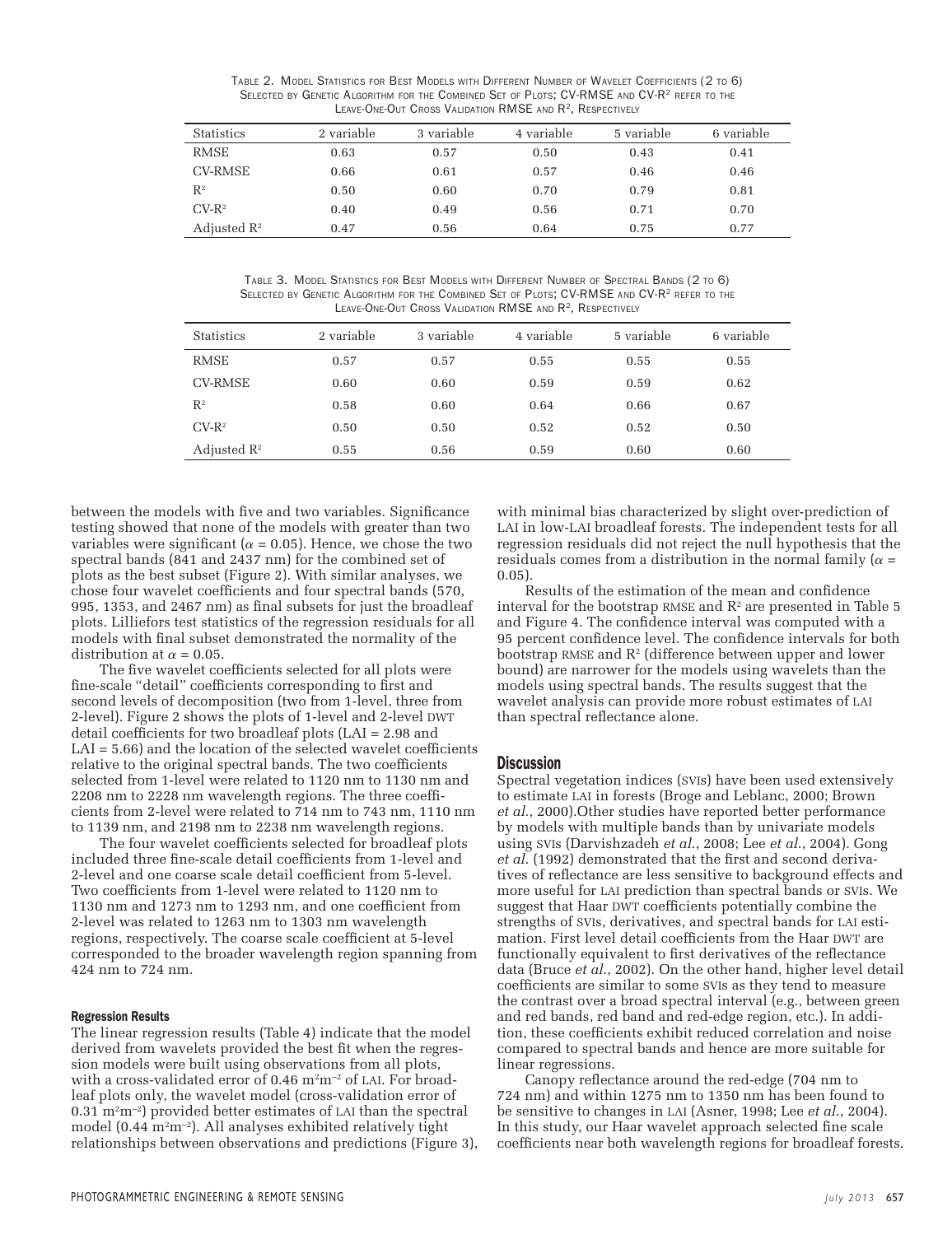

TABLE 4. REGRESSION RESULTS BETWEEN OBSERVED LAI AND ESTIMATED LAI FROM FOUR DIFFERENT SUBSETS OF DATA; CV- R<sup>2</sup> AND CV-RMSE REFERS TO THE LEAVE-ONE-OUT CROSS VALIDATION R2 AND RMSE, RESPECTIVELY

| Features                         | Plots | Variables (n) | $\mathbb{R}^2$ | Adjusted $\mathbb{R}^2$ | $CV-R^2$ | <b>RMSE</b> | <b>CV-RMSE</b> |  |
|----------------------------------|-------|---------------|----------------|-------------------------|----------|-------------|----------------|--|
| Wavelets - All Plots             | 32    | 5             | 0.79           | 0.75                    | 0.71     | 0.43        | 0.46           |  |
| Spectral Bands - All Plots       | 32    | 2             | 0.58           | 0.52                    | 0.50     | 0.58        | 0.60           |  |
| Spectral Bands - Broadleaf Plots | 17    | 4             | 0.80           | 0.73                    | 0.69     | 0.36        | 0.44           |  |
| Wavelets - Broadleaf Plots       |       | 4             | 0.90           | 0.86                    | 0.79     | 0.28        | 0.31           |  |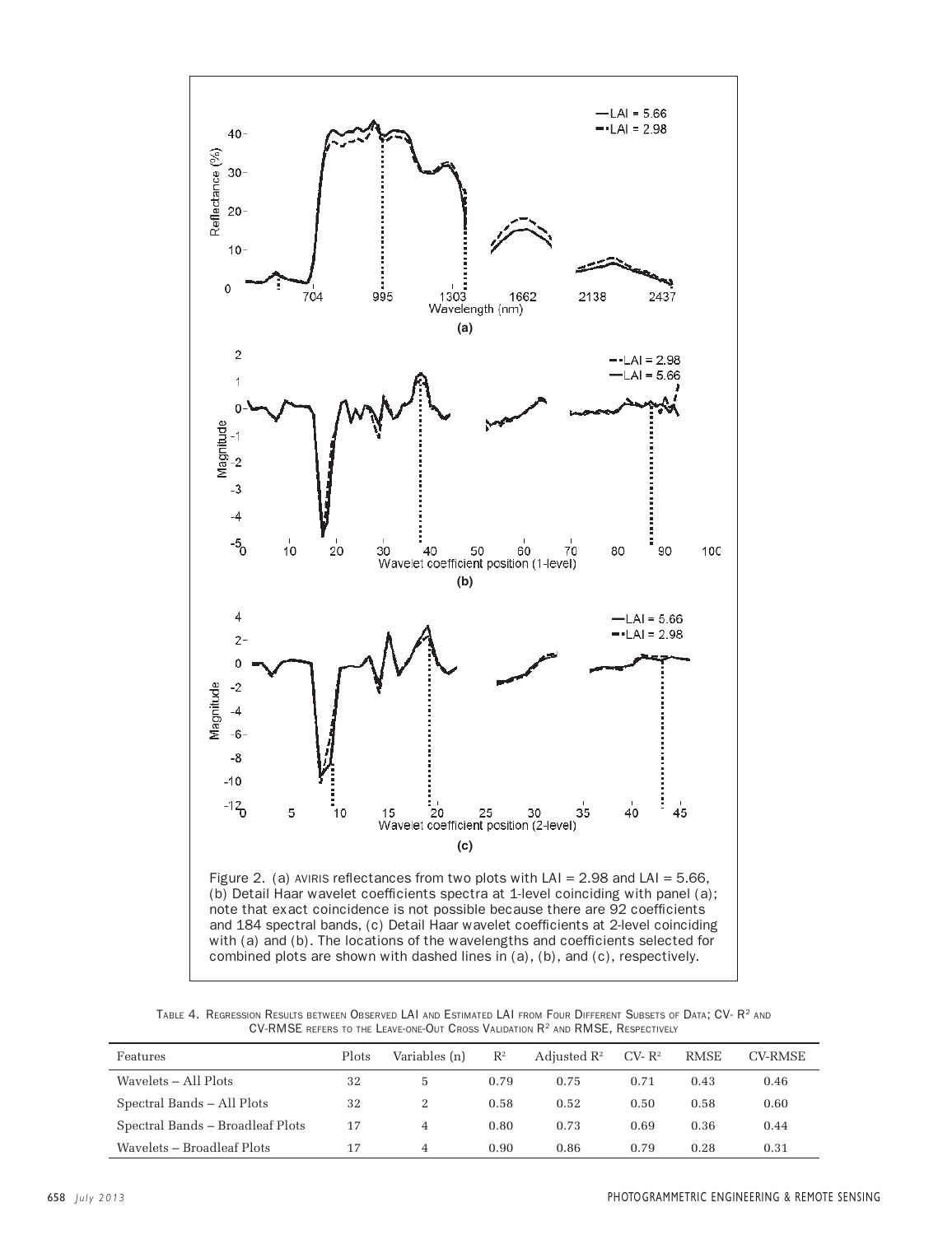

TABLE 5. BOOTSTRAP RESULTS OF THE BEST REGRESSION MODELS FROM FOUR DIFFERENT SUBSETS OF DATA; MEAN AND MARGIN OF ERROR REFER TO THE MEAN AND PLUS/MINUS HALF OF THE WIDTH OF 95PERCENT CONFIDENCE INTERVAL OF THE RMSE AND R<sup>2</sup> OF THE REGRESSION RESULTS FROM THE BOOTSTRAP SAMPLES

| Features                         |      | Bootstrap RMSE           | Bootstrap $\mathbb{R}^2$ |                          |  |
|----------------------------------|------|--------------------------|--------------------------|--------------------------|--|
|                                  | Mean | Margin of error $(95\%)$ | Mean                     | Margin of error $(95\%)$ |  |
| Spectral bands - All Plots       | 0.75 | $\pm 0.16$               | 0.43                     | $\pm 0.18$               |  |
| Wavelets - All Plots             | 0.50 | ± 0.14                   | 0.70                     | $\pm 0.13$               |  |
| Spectral Bands - Broadleaf Plots | 0.39 | $\pm$ 0.13               | 0.72                     | $\pm$ 0.18               |  |
| Wavelets - Broadleaf Plots       | 0.28 | $\pm 0.09$               | 0.85                     | $\pm 0.09$               |  |

It also selected one coarse scale coefficient (5-level) related to bands in the visible through red-edge region. The coarse scale coefficient was equivalent to the difference between 4-level approximation coefficients from the first 16 (424 nm to 560 nm) and the next 16 bands (570 nm to 724 nm). Spectral differences between these broad band regions have not been addressed in the literature, but our work implies that coarse differences in visible reflectance (probably associated with pigmentation) in combination with fine scale differences at the red-edge and in the NIR (associated with leaf structure) explain LAI variation in broadleaf forests.

Previous studies reported poor accuracy for estimating LAI from spectra in areas with mixed vegetation and therefore recommend use of vegetation-type-specific models (Fassnacht *et al*., 1997; Turner *et al*., 1999). However, one of the major goals of remote sensing is to build models applicable over a range of vegetation conditions and types. We show that

regression models using the Haar DWT outperform models using spectral bands. The fact that the wavelet model for all plots performed essentially the same as a spectral band model for broadleaf forests only suggests that Haar wavelets can be used with spectral data to predict LAI regardless of forest physiognomic type (broadleaf versus conifer).

The wavelet analysis using all plots identified only fine scale coefficients from 1-level and 2-level decompositions. Three of these five coefficients were similar to the fine scale coefficients selected in the wavelet analysis of broadleaf plots. However, the wavelet analysis for all plots did not use any coarse scale coefficients, but rather identified two coefficients related to 2198 nm to 2238 nm in the SWIR part of the spectrum. The discrete wavelet coefficients from different levels are functions of scale and position (fine detail versus global behavior at various locations in the hyperspectral signal). Because of their local nature, fine scale coefficients may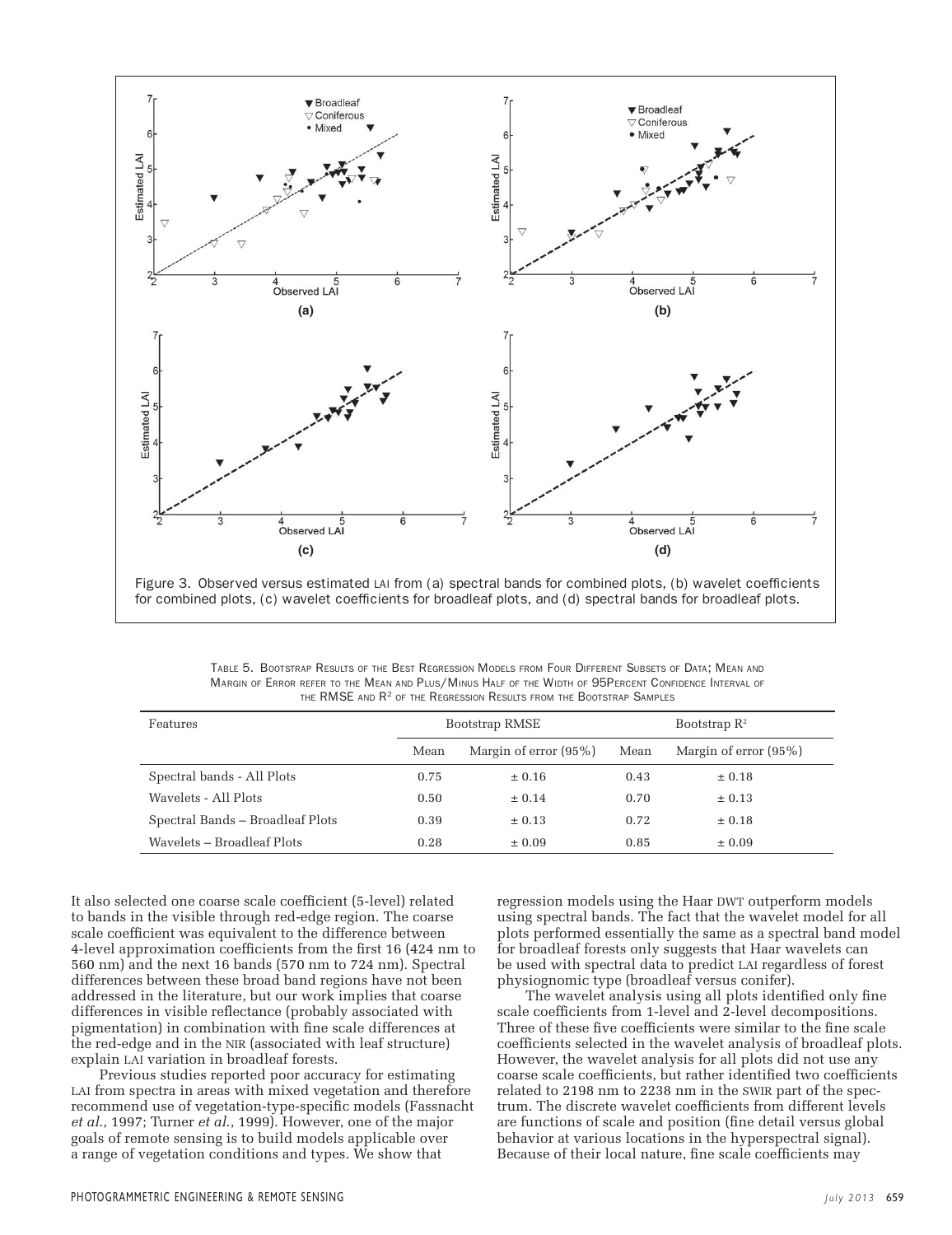

Figure 4. Histogram of the bootstrapped  $R^2$  and RMSE for models with different subsets. Figures (a) through (h) represent histograms of  $R^2$  and RMSE statistics from bootstrapped analysis of best models for Spectral Bands-All Plots (a, e), Spectral Bands-Broadleaf Plots (b, f), Wavelet Coefficients-All Plots (c, g), Wavelet Coefficients-Broadleaf plots (d, h), respectively. The solid line in each histogram shows the mean value and the dashed lines on either side of the mean show the upper and lower bounds for the 95 percent confidence interval for mean  $R^2$  and RMSE.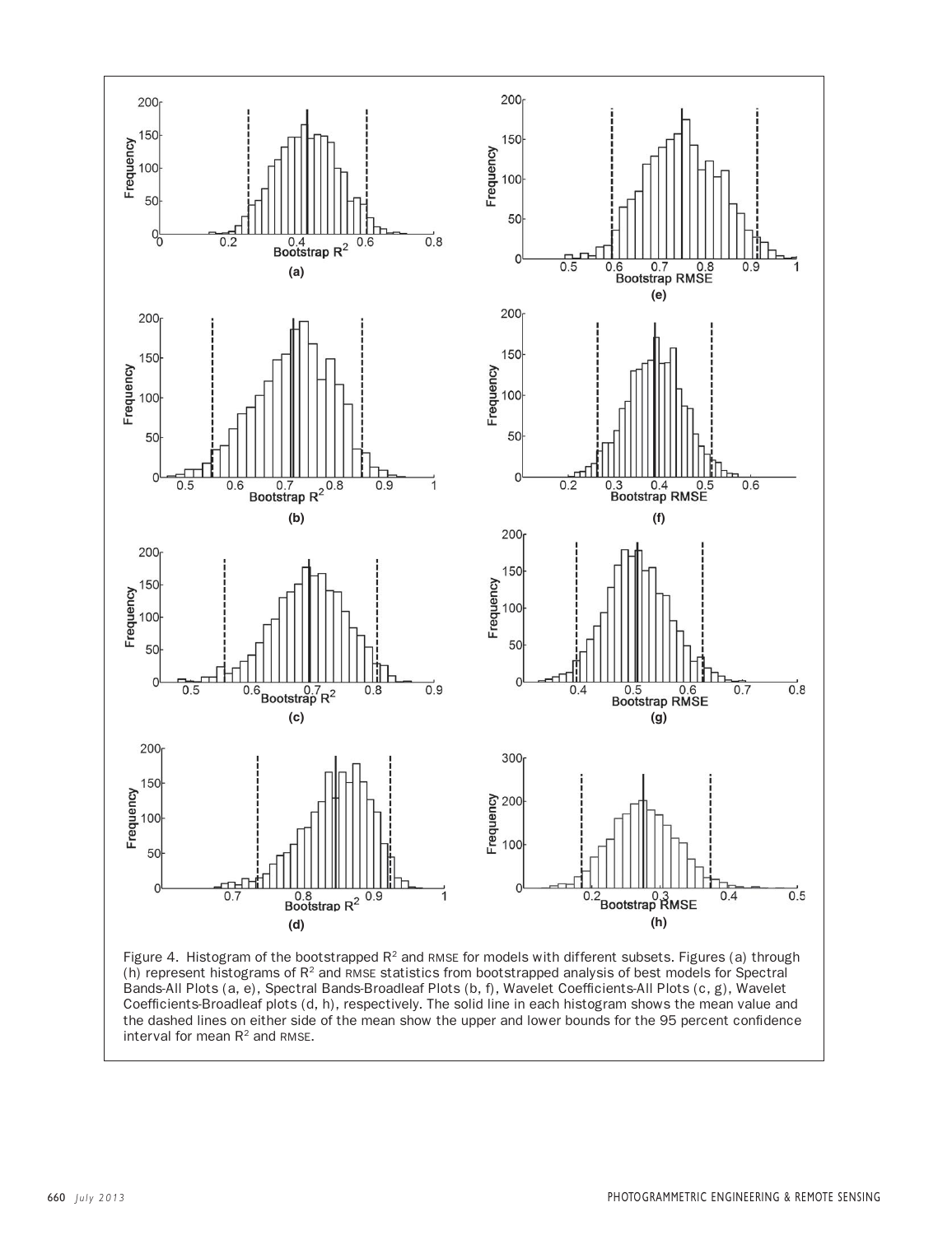effectively suppress the differences in background reflectance in different soil and vegetation types. They are related to the reflectance difference over neighboring bands and might be less sensitive to the reflectance amplitude in those bands. On the other hand, the coarse scale coefficients retain a greater amount of background information and are less useful for wavelet analysis for all plots. The strong relationship between SWIR bands and LAI has been suggested by previous studies (Brown *et al*., 2000; Darvishzadeh *et al*., 2008). The selection of fine scale coefficients from SWIR bands for all plots suggests that the SWIR bands are important to discrimination of LAI across physiognomic types.

Pu and Gong (2004) found energy features from wavelet transforms of hyperspectral data more useful for LAI estimation than spectral bands selected through stepwise regression. Energy features drastically reduce data dimensionality while summarizing the detail coefficients at a particular scale into a single feature. For example, all the 1-level detail coefficients are squared and summed up into one energy feature. As can be seen from Figure 2b and 2c, the majority of the 1-level and 2-level coefficients do not vary with LAI from  $LAI = 2.98$  to  $LAI = 5.96$ , and thus are potentially less likely to be useful for predicting LAI. Hence, the selection of useful coefficients that explain maximum variation in LAI is a prerequisite for building an accurate predictive model. Genetic algorithms, as demonstrated in this study, can be employed to select useful coefficients.

## **Conclusion**

Our objective was to test the utility of the Haar DWT for estimation of LAI across vegetation types using AVIRIS hyperspectral data. DWT transforms the hyperspectral data into wavelet features at a variety of spectral scales. The multiscale features detect and isolate variation in the reflectance continuum not detectable in the original reflectance domain such as amplitude variations over broad and narrow spectral regions. We demonstrate that wavelet features at different scales exhibit increased sensitivity to variations in LAI compared to spectral bands alone. While the regression model for broadleaf forests utilized both coarse scale and fine scale features related to visible-red edge and NIR reflectance, the model for combined vegetation types used the fine scale features only related to the red-edge, NIR and SWIR reflectance. Coarse scale features are potentially more sensitive to background variation caused by the different vegetation types and thus were found less useful for predicting LAI in combined plots. For broadleaf vegetation type, with reduced background effect in a single vegetation type, coarse scale coefficients might have shown greater sensitivity to variation in LAI.

We have demonstrated the utility of wavelet features for empirical estimation of LAI. Haar DWT coefficients combine many of the strengths of SVIs, derivatives, and spectral bands for LAI estimation, and, as such, we did not compare either narrow band indices or spectral derivatives to wavelet coefficients in this study. However, given the published utility of narrow band SVIs and spectral derivatives for LAI estimation, we recommend their inclusion in follow-on studies. This study focused on only comparing multiscale Haar DWT coefficients to the original spectral bands. The work could be extended by applying sensitivity analyses to assess the effect of variation in LAI on wavelet features at different positions and scales. Such an effort might also help identify features that are more sensitive to LAI and less to background signals caused by soil or crown cover. The theory of wavelet transforms continues to evolve, and future studies could compare different families of wavelets for estimation of biophysical parameters using AVIRIS data.

## References

- Asner, G.P., 1998. Biophysical and biochemical sources of variability in canopy refl ectance, *Remote Sensing of Environment*, 64:234–253.
- Banskota, A., R.H. Wynne, and N. Kayastha, 2011. Improving withingenus tree species discrimination using the discrete wavelet transform applied to airborne hyperspectral data, *International Journal of Remote Sensing*, 32:3551–3563.
- Blackburn, G.A., and J.G. Ferwerda, 2008. Retrieval of chlorophyll concentration from leaf reflectance spectra using wavelet analysis, *Remote Sensing of Environment,* 112: 1614–1632.
- Blackburn, G.A., 2007. Wavelet decomposition of hyperspectral data: A novel approach to quantifying pigment concentrations in vegetation, *International Journal of Remote Sensing,* 28*:*2831–2855.
- Broge, N.H., and E. Leblanc, 2000. Comparing prediction power and stability of broadband and hyperspectral vegetation indices for estimation of green leaf area index and canopy chlorophyll density, *Remote Sensing of Environment,* 76:156–172.
- Brown, L., J.M. Chen, S.G. Leblanc, and J. Cihlar, 2000. A shortwave infrared modification to the simple ratio for LAI retrieval in boreal forests: An image and model analysis, *Remote Sensing of Environment*, 71:16–25.
- Bruce, L.M., C.H. Koger, and L. Jiang, 2002. Dimensionality reduction of hyperspectral data using discrete wavelet transform feature extraction, *IEEE Transactions on Geoscience and Remote Sensing*, 40:2331–2338.
- Bruce, L.M., C. Morgan, and S. Larsen, 2001. Automated detection of subpixel hyperspectral targets with continuous and discrete wavelet transforms, *IEEE Transactions on Geoscience and Remote Sensing,* 39: 2217–2226.
- Chen, J.M., A. Govind, O. Sonnentag, Y.Q. Zhang, A. Barr, and B. Amiro, 2006. Leaf area index measurements at Fluxnet-Canada forest sites, *Agricultural and Forest Meteorology*, 140:257–268.
- Cook, R.D., 1979. Influential observations in linear regression, *Journal of the American Statistical Association*, 74:169–174.
- Coops, N.C., M.L. Smith, M.E. Martin, and S.V. Ollinger, 2003. Prediction of eucalypt foliage nitrogen content from satellitederived hyperspectral data, *IEEE Transactions on Geoscience and Remote Sensing*, 41:1338–1346.
- Curtis, J.T.,1959. *The Vegetation of Wisconsin: An Ordination of Plant Communities*, Second edition, The University of Wisconsin Press, Madison, Wisconsin.
- Darvishzadeh, R., A. Skidmore, M. Schlerf, and C. Atzberger, 2008. Inversion of a radiative transfer model for estimating vegetation LAI and chlorophyll in heterogeneous grassland, *Remote Sensing of Environment*, 112:2592–2604.
- Efron, B., and R.J. Tibshirani, 1993. *An Introduction to the Bootstrap*, Chapman & Hall, New York.
- Fassnacht, K.S., S.T. Gower, M.D. MacKenzie, E.V. Nordheim, and T.M. Lillesand, 1997. Estimating the leaf area index of north central Wisconsin forest using the Landsat Thematic Mapper, *Remote Sensing of Environment*, 61:229–245.
- Fernandes, R., J.R. Miller, J.M. Chen, and I.G. Rubinstein, 2004. Evaluating image-based estimates of leaf area index in boreal conifer stands over a range of scales using high-resolution CASI imagery, *Remote Sensing of Environment*, 89:200–216.
- Geladi, P., and B.R. Kowalski, 1986. Partial least-squares regression: A tutorial, *Analytica Chimica Acta*, 185:1–17.
- Gong, P., R.L. Pu, and J.R. Miller, 1995. Coniferous forest leaf-area index estimation along the Oregon transect using compact airborne spectrographic imager data, *Photogrammetric Engineering & Remote Sensing*, 61(11):1107–1117.
- Gong, P., R.L. Pu, and J.R. Miller, 1992. Correlating leaf area index of Ponderesa Pine with hyperspectral CASI data, *Canadian Journal of Remote Sensing*, 18:275–282.
- Goward, S.N., K.F. Huemmrich, and R.H. Waring, 1994. Visible-near infrared spectral reflectance of landscape components in western Oregon, *Remote Sensing of Environment*, 47:190–203.
- Gower, S.T., O. Krankina, R.J. Olson, M. Apps, S. Linder, and C. Wang, 2001. Net primary production and carbon allocation